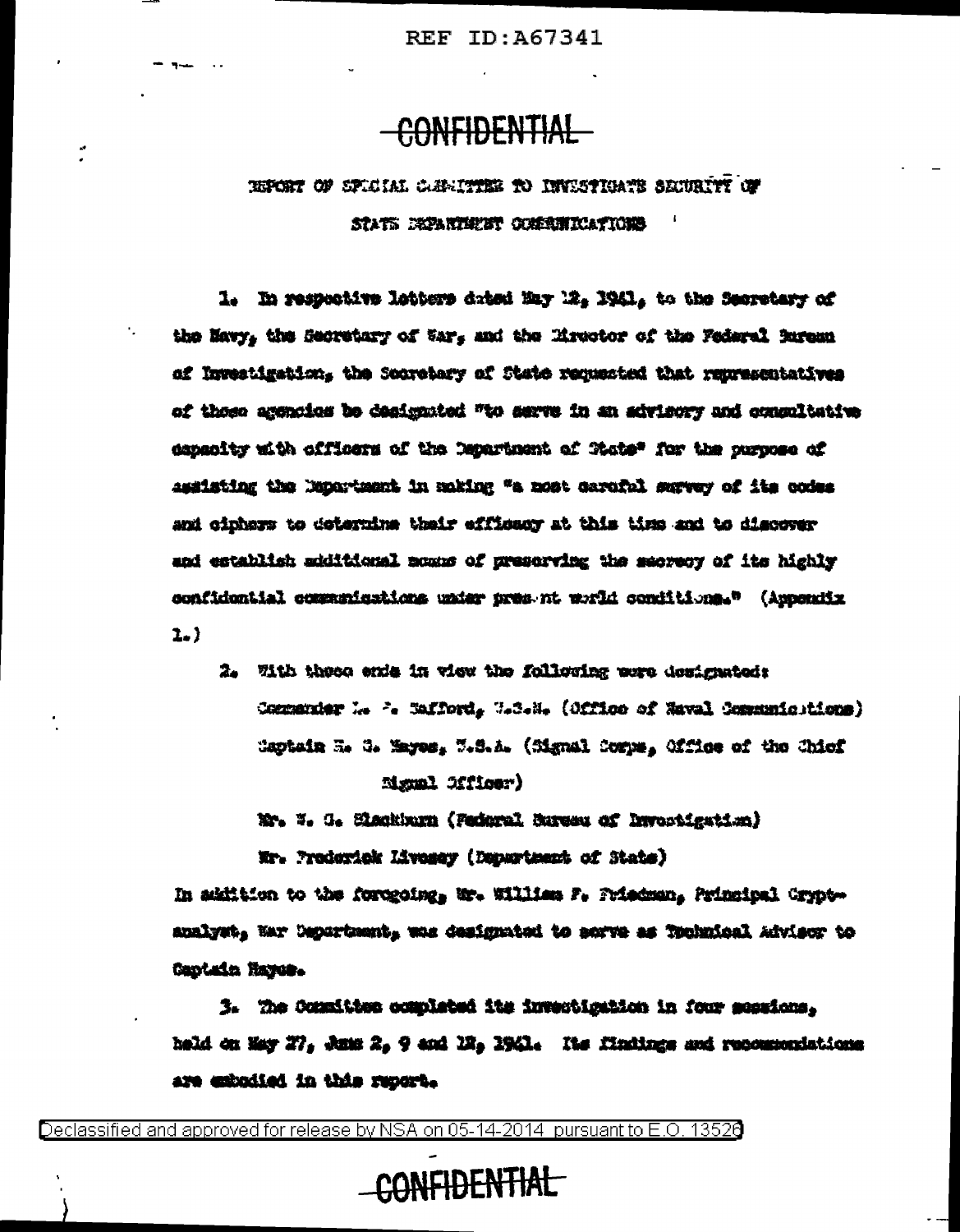# -CONFIDENTIAL

4. At its first seasion, May 27, a prolininary meeting was hold in the office of Mr. 3. Houland Shaw, Assistant Sucretary of State, who discussed with the members of the Constitues the nature and soups of the studion to be pursued by them and indicated that the Secretary of State desired the Committee to investigate all related phases of comunication acourity in and for the Department.

5. The Committee than resumed its mosting in Mr. Salmon's office and after brief prolininary discussion agreed that its agonda embraced the following phases of examprisesion security:

a. The 'eshuical soundness and the respective degrees of officioner of the codes and ciphers now in use by the Conartesrie and the related procedures and safeguards followed in their sompilation or proporation, physical distribution, transportation. and accounting.

b. The facilities, procedures, and regulations for insuring the physical security of cryptographic paraphermalis both at the Repartment and at its offices in fereign countries.

a. The definitions and delimitations of classes of messages and documents with respont to the various degrees of confidentiality; and the regulations governing the drafting of accessos to be trapsmitted in eryptographie form, as woll as those pertaining to the placing of regomeibility for determining and indicating the classification of mesenes.

d. The regulations governing the salection and proper technical

# <del>CONFIDENTIAL</del>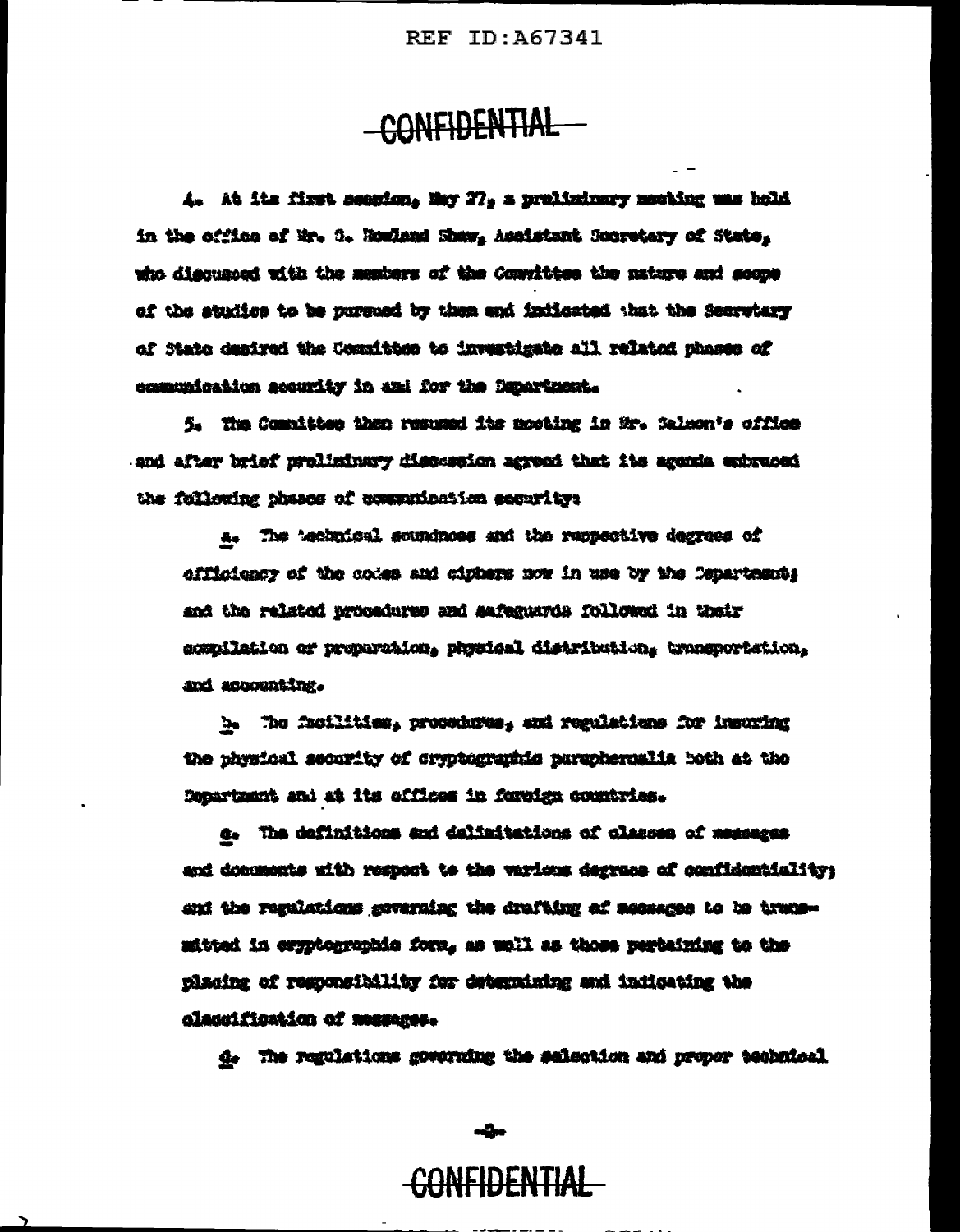# CONFIDENTIAL

f.

emblement of the various ecthorised oryptographic aystems in oryptographing nessages; the regulations governing the preparation, handling, distribution and filing or ultimate disposition of plainlanguage veraions of cryptographod mesagest and the regulations governing the preparation of press releases dealing with mattors which may have formed the mubjects of eryptegraphic communication.

4. The principles followed in the solection, training and assignment to duty of personnel permitted to have scopes to ergotographic material or to perform orgotographic duties; and up principles follows of prisoting the agentics of truncipates explored in fervarding negagges to their destination.

5. The details of the finaings of the Counittee in respect to the forceoing subjects of study are as follows:

- a. (1) Although in general the several oryptographic systems now exployed are technically sound and efficient. it appears that the various codes and ciphers could be distributed to holders according to a better defined and more crierly system.
	- (2) Although the nethods used to supergrainher messages presered in certain gystems are sufficiently secure. this is perhaps not true as regards certain other systems and it would appear that the latter sight not riald the degree of security desirable for the com-

مرامه

#### F<del>idential</del>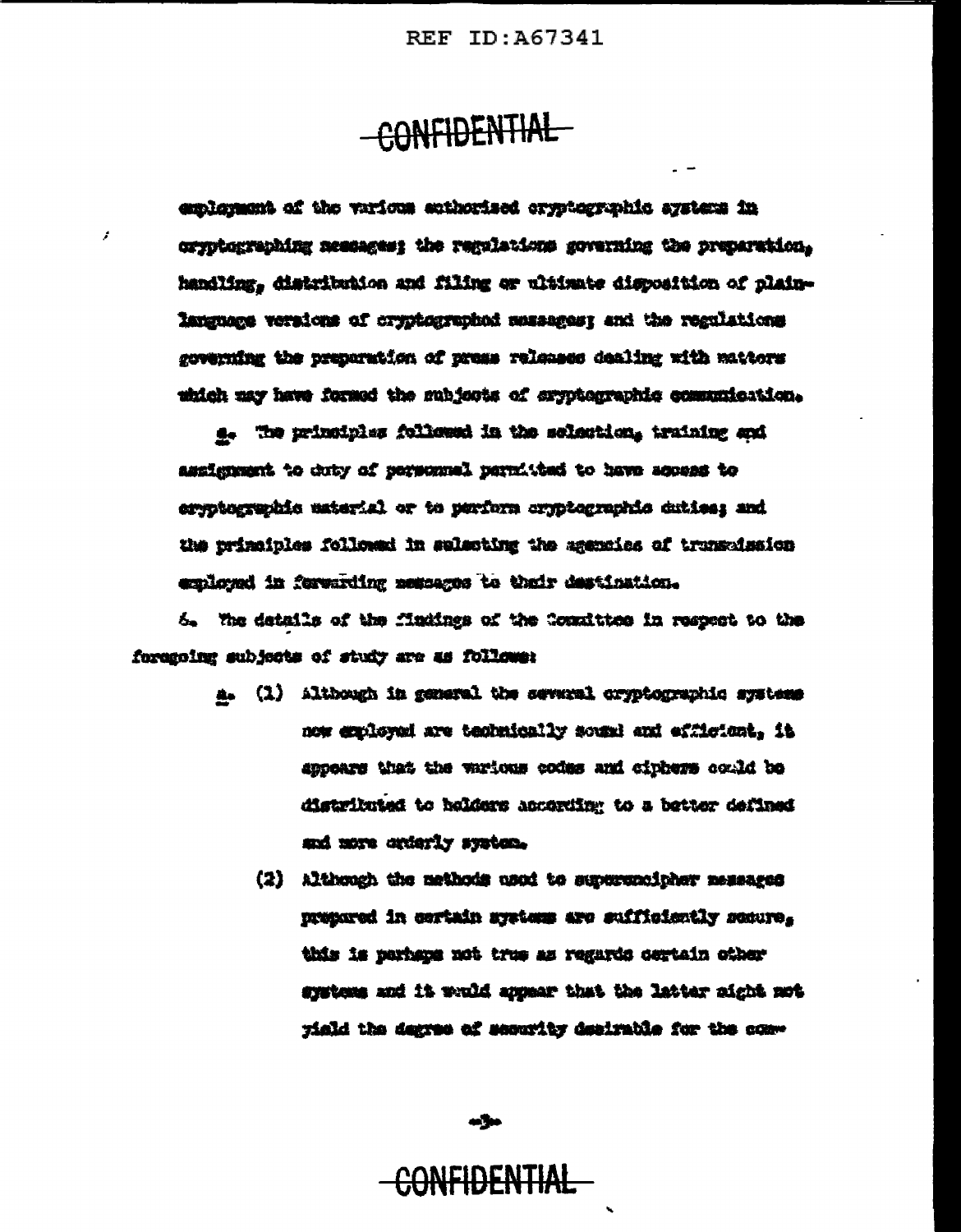CONFIDENTIAL

munications for which thay are intented. The Countites is not in a position to schuit a positive opinion in this respect because in order to do so a long and extensive cryptumalytic study would be essential.

- (3) The methods and means used to encipher researces of highest sentery and inportence appear to be too slow for accert Packerne has noted over orient him collections himse than would be the case if earbain muhamico-slactrical apperatus now available were employed for this purpose. Worvever such apparatum if technically sound can rield far greater arguterrankic security than is possible with the Dresent "hani-operated" means.
- (A) The procedures and safermards followed within the Capartment itself in the complistion and proparation of the codes and ciphers, and in their physical distribution and accounting appear to be satisfactory. Hourver, registration of documents by "short titles" is not now the case and its establishment would be advisable. The Constitue also feals that special forms for the recoipt, destruction, sexiammel accounting, and transfers of decements from one holder to anciber are cuito necessary for an effective accounting amatan.
- (5) As regards the methods followed in the transportation and furnative of cryptographic publications and documents to

#### <del>CONFIDENTIAL</del>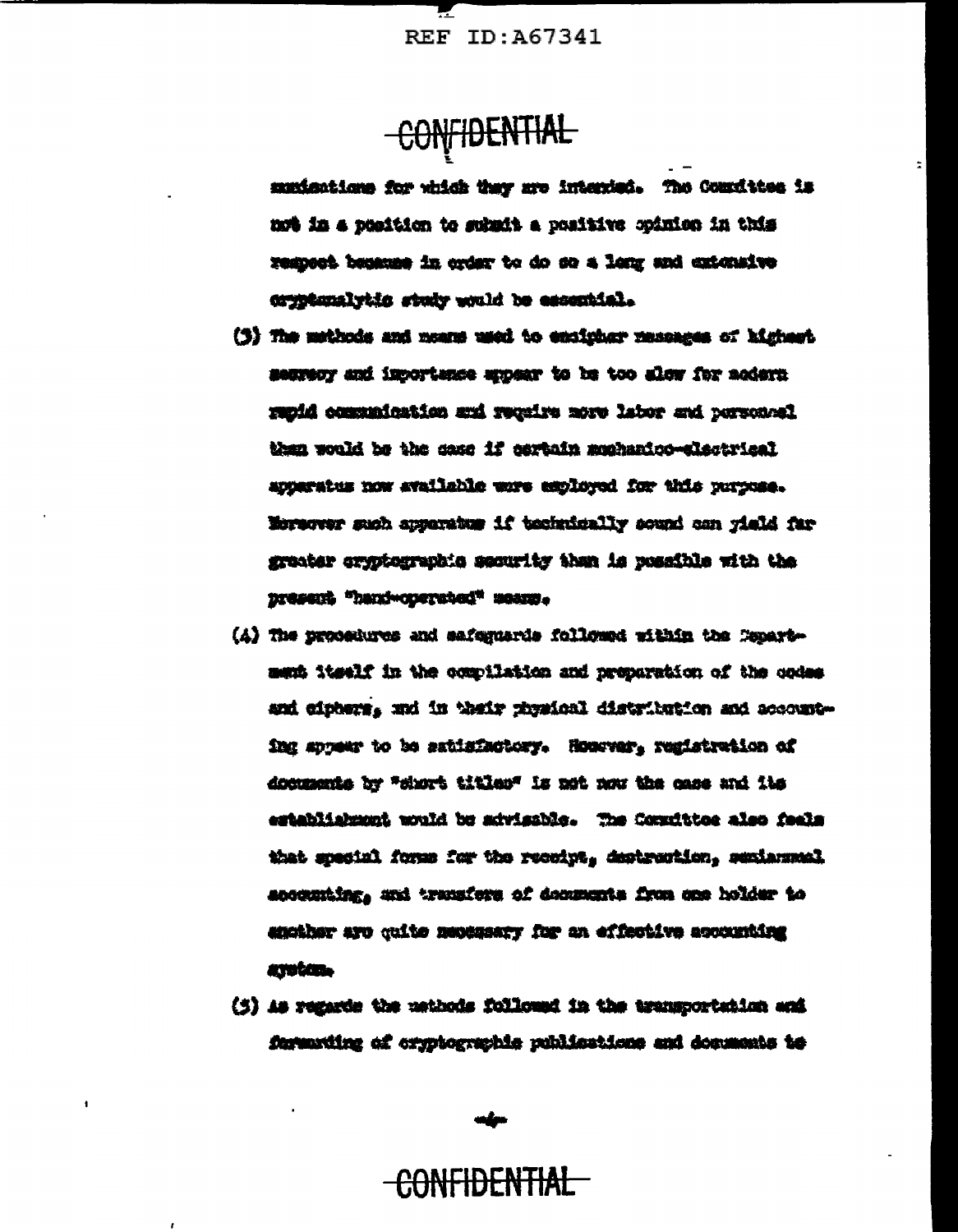# CONFIDENTIAL

mulhorized holders thereof. it is understood that such material is invariably carried by diplomatic couries. which should insure its safe delivery without possibility of compresion. However, special tests unde by the Federal Ruress of Investigation of the security afforded by the warious types of pouches employed for the purpose have depointment that it is easy to doen and remove the contents of pouches, photograph and replace the aviginal discussions and then reser the possions so as to show no aigus af tempering. The type of tembler look used on looked ponshes offers hardly any guarantees of safety at all. since one of them was repeatedly "ninked" successfully in a few simples. The detailed findings of this study are endociisd in Appendix 2.

b. Except at the Department itself and at only a few of the large embassies the facilities, procedures, and regulations for insuring the physical security of cryptographic paraphermalia appear to be weefully inadequate, these constituting in all probability the greatest source of denger to the security of all communications of the Department. Elthant adsquate asfeguards to preserve physical socurity of the cryptographic paraphernalis itself, no system for secret conventiontion recentless of how sound it might be technically amp be countdered safe for use.

d. The Department does not appear to have clear-est definitions of

سيمي

#### **CONTHIFNTIAL**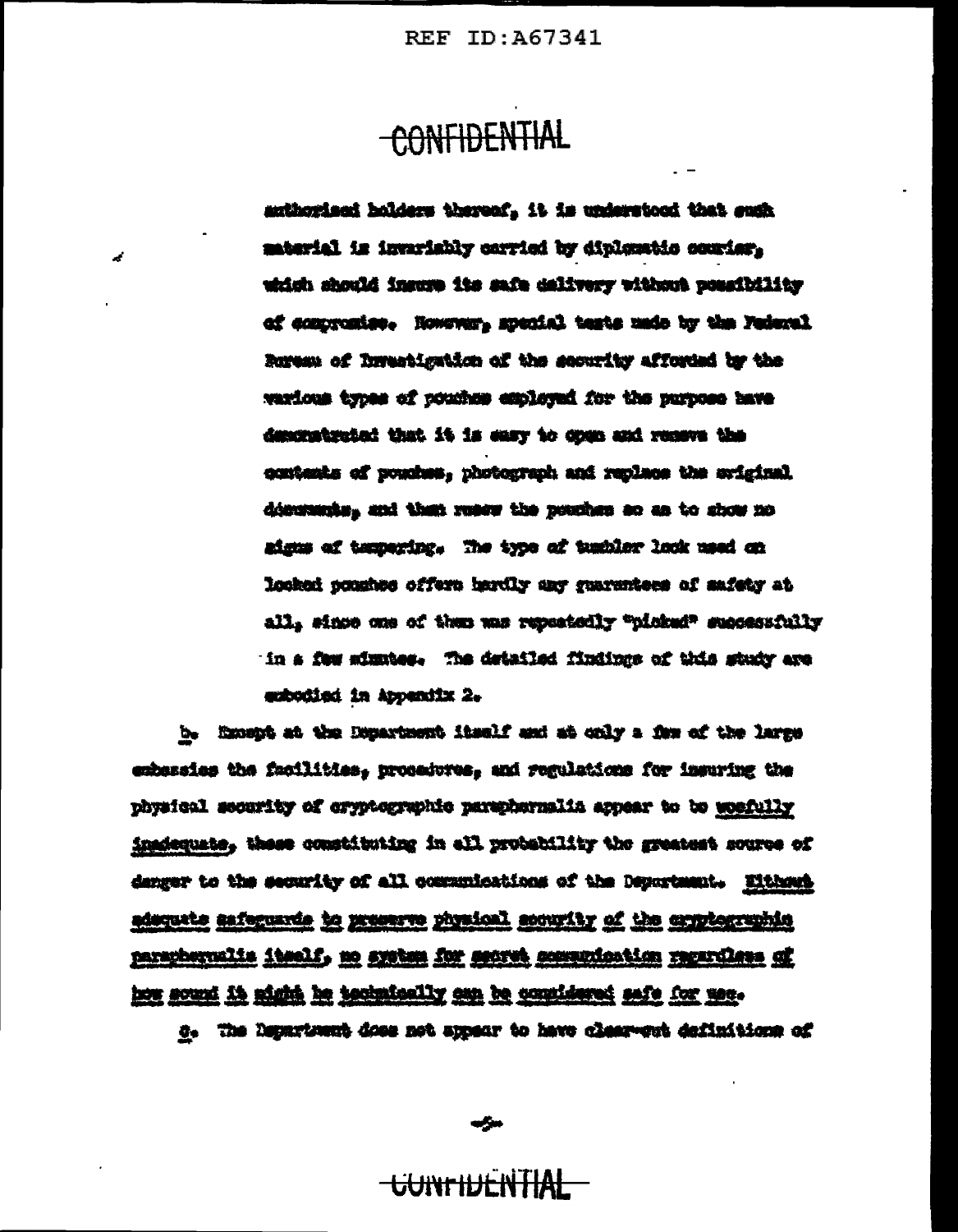### CONFIDENTIAL

ψj

and delimitations for various classes of confidential matter; it does not  $\leq$  arrear to have algunant regulations governing the drafting of mesoares to be transmitted in orgatographic forms mor does it appear to place responsibility upon the proper persons as regards determining and indicateing the slagedfiestion agoorting to which on outgoing moseurs should be handled.

- d. (1) In the absence of well-defined regulations coverning the saiters reforred to in submargeraph o it is apparent that regulations governing the solection of the specific cryptographic system in specific eases cannot be applied properly or with cortaining.
	- (2) The regulations governing the technical conlossent of the verious authorized systems agent to be adoquate.
	- (3) The regulations and procedure governing the preparation, handing, distribution, and filing or ultimate diamonition of plain-language versions of cryptographed mescages, while satisfactory within the confines of the Communications and Records Mylsics itself, appear to be mostully inadequate then those decements pass cutside the aforemationed livision. It amours that an unspecified and constantly varying musicar of verbatin translations of incoming organization has negates must be prepared by ICE upon the request of officials of the Department who doen it necessary to furnish copies for the information of others who might be connected. The

ofur

# CONFIDENTIAL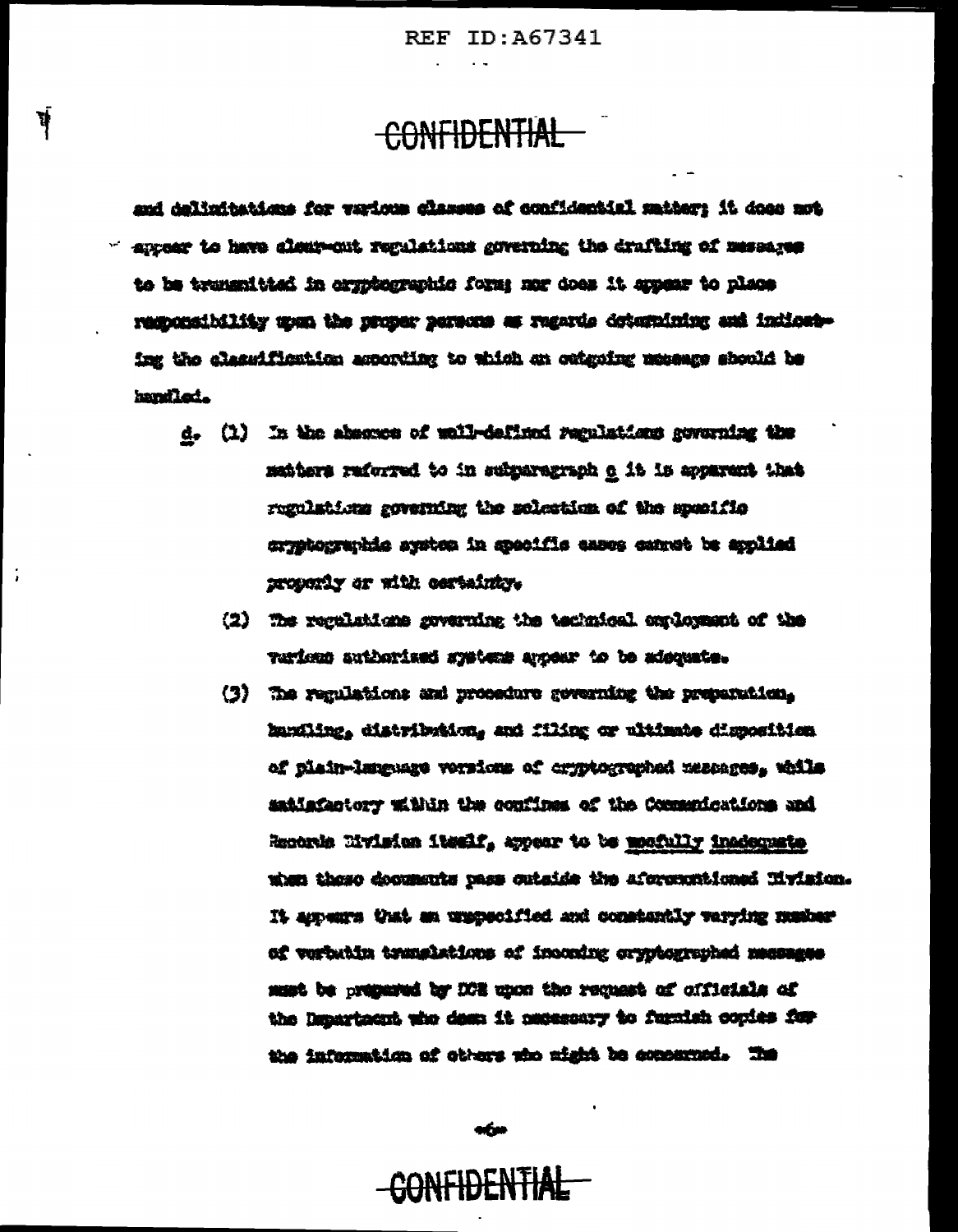#### CONFIDENTIAL

reproduction of conies is now by manns of uncontrolled aimeacraph and this is regarded by the Committee as a highly dangerous prestice. No accounting for the maltiplicity of copies is made nor is there any assurance that additional copies are not made and circulated within the various divisions. Accounting for contes under these leptrais eyes down dity news afdress for al assuming to the assistance than is now available. Further, there is naither unifornity nor cartainty as to the manner in which these verbatin translations are hardled or filed in the respondive divisions to which they are sent, and in many cases doubt exists as to their disimate disposition. While the Connities made no investigation as to the procedure followed in the sase of cutgoing messeges initiated within the respective divisions, it would arosar probable that there is considerable danger from the existence of work sheats and sarbon paper bearing rough and final drafts of outgeing messages to be cryptographed in confidential codes and eiphers. Finally, it appears that no great care is exercised with resard to the musics of persons to whim verbatin ar even narephrased copies of secret moscages are shown, in many cases this being parhaps wholly unnecessary. These unmatisfactory conditions probably scostitute the second great scoree of

 $\frac{d}{dt}$ 

### <del>CONFIDENTIAL</del>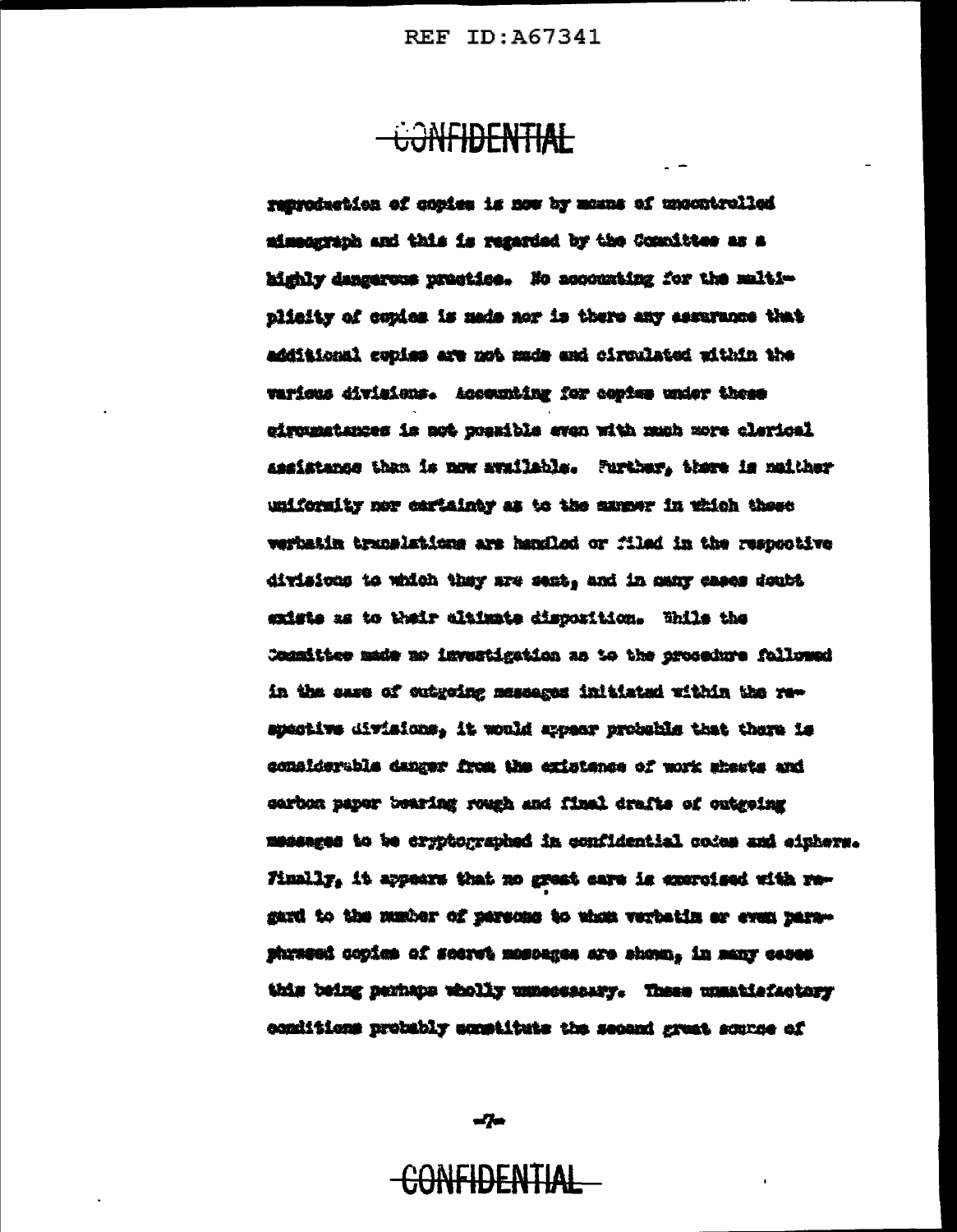÷,

# CONFIDENTIAL

danger to soonrity and, if not corrected, security of communication can melther be maintained nor even established. In this commention it is to be noted that in the military and the naval service a comissioned cfficer is not, merely by virtue of his commission or his rank, entitled to reseive secret information in which he is not directly and officially concerned.

- (1) The Committee has reason to believe that there is no careful scordination butuese the persons having knowledge of the contents of aryptographod accasses and those who premars information exhodied in the form of prons releases which may centain matter transmitted or received in cryptographie form.
- e. (1) Although the principles followed in the selection, training, and medgrame to duty of cryptographic personnel within the Repartment itaelf appear to be satisfactory, the Committee has no knowledge of what may be the case in this regard in the Department's Saturains, Lagations, and Consulates. It is true that the Department has specific regulations geverning these matters, as exhodied in Smotion TID-4 of its Forsign Service Regulations, but there are the to be no aggressive that these regulations are serupulsusly and uniformly observed at all stations. This appeare to be a subject on which direct personal and

مطلب

### **CONFIDENTIAL**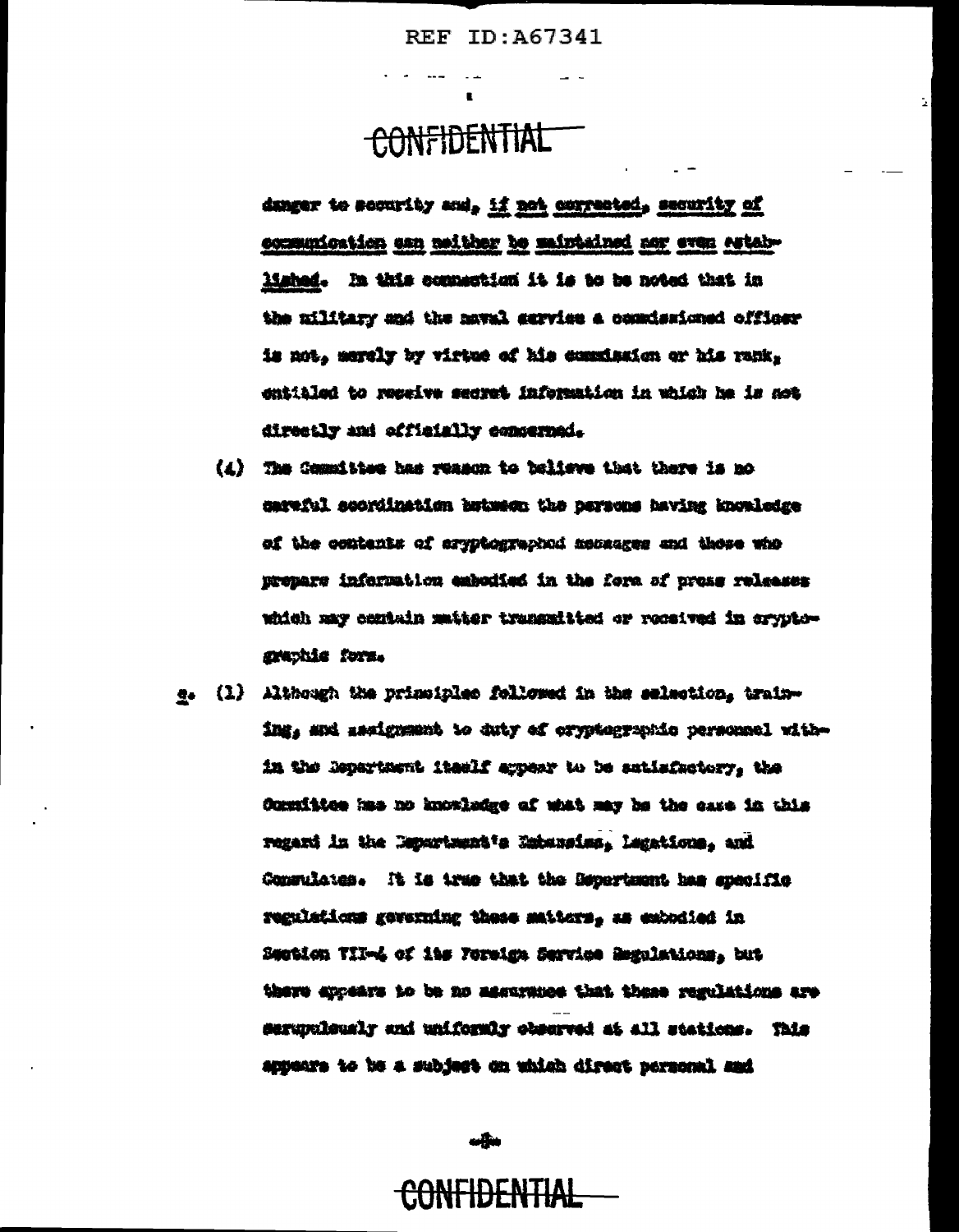#### CONFIDENTIAL

periodic observation by properly trained impectors would be essumisial before definite assurance could be had as to the extent of confurnity with perbinant. regulations.

(2) It would appear that the Department evails itsulf of cable routes rather than radio channels wherevor posaible, a propodere uhich is to be bighly communici-Further, the Cosmittee understands that the prestice of disputaing confidential subjects over the transcess: radiotelephone has been proctically eliminated. The Committee desires to point out that despite accurance of "trivacy" so often reiterated by the telephone dimension such conversations are private only so far as the seatel listener-in is concerned. They offer no dhateclas to any person or organisation having a real interest in learning the substance of such conversations.

7. The recommendations of the Committee are extended below, but in criar to present them in a well-integrated manuar the suppersive recommondations do not follow the order in which the subjects and findings are treated in partsympts 5 and 6 above. The Committee recommender

a. Yant the Department of State adopt the same dofinitions of and delimitations for classes of messages and documents (with respect to the various degrees of confidentiality, vis: EXSTRICTED, CONFIDENTIAL, SECRET) that mas subside in the War Department and in

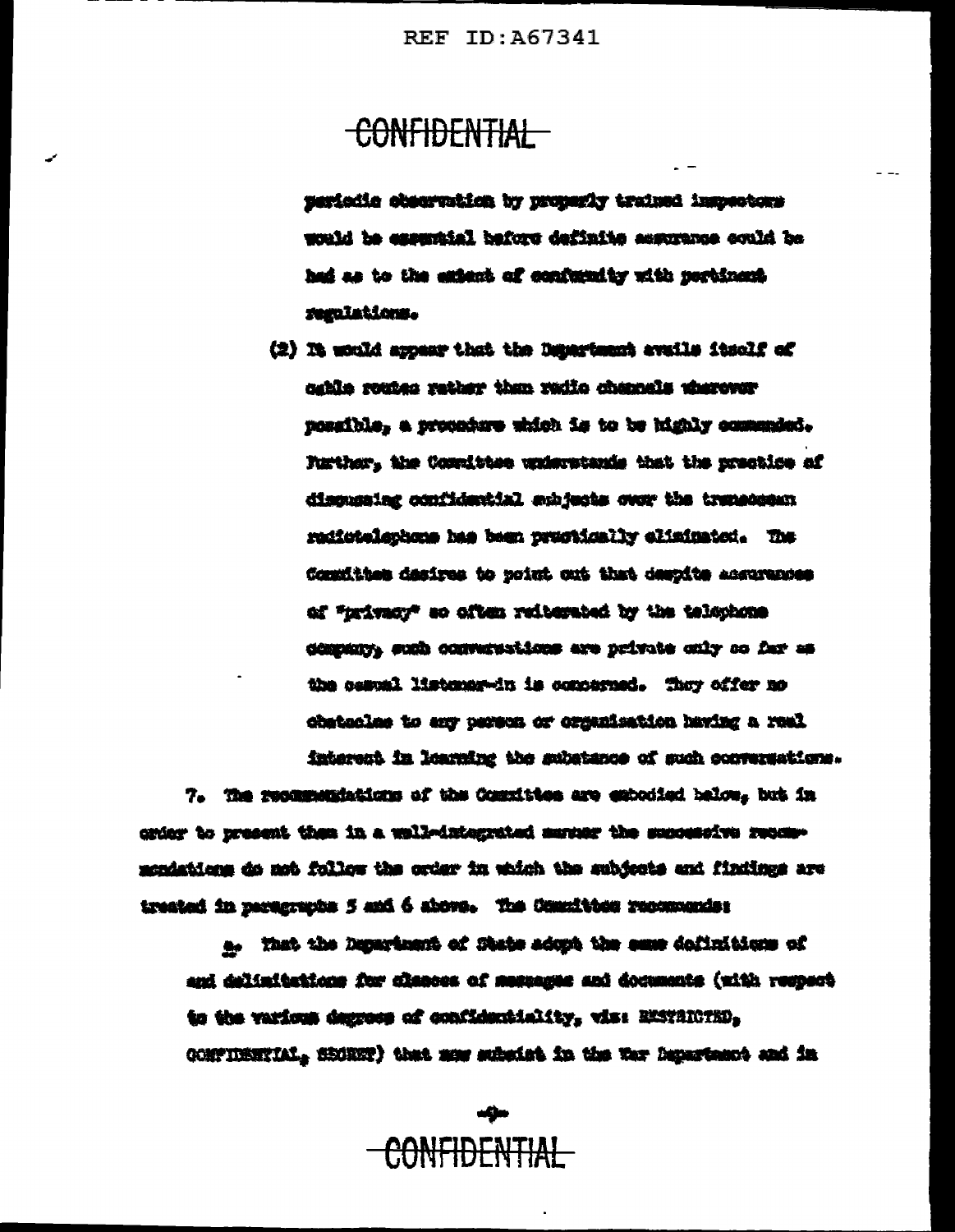$\sim$ 

43

#### CONFIDENTIAL

the Mavy Department (both of the latter now have identical classifisations and prectically identical definitions and delimitations therefor). These three classifications have been effective in these lapsrtmests for a mucher of years and have proved themselves technically sound and practicable. Furthernore, if the Department of State wore to adopt the same classifications and definitions the three Departments would be well convinated in this fundamental respect when interpormenteation or the exchange of documents bo-COMO 200000007.

- b. (1) That based upon the foregoing recommendation. the Departmust of State mutue its procent sut up of eryptographic system so as to provide adscrate systems for oryptographic treatment of the three classes of ussauges in the following DARGEOZÍGER L
- (a) For communication between the Department and schected  $e -$ Nahassies and Megations: and for intervenerationtion among them.
	- (b) For communication between the Department and all ان ا Subatains and Legations: and for interportentiontien anone Vron-

#### \* Note: Saah extegory abould be provided with oryptographic parantarnalia balanging to all lower owtengries.

 $-10-$ CONFIDENTIAL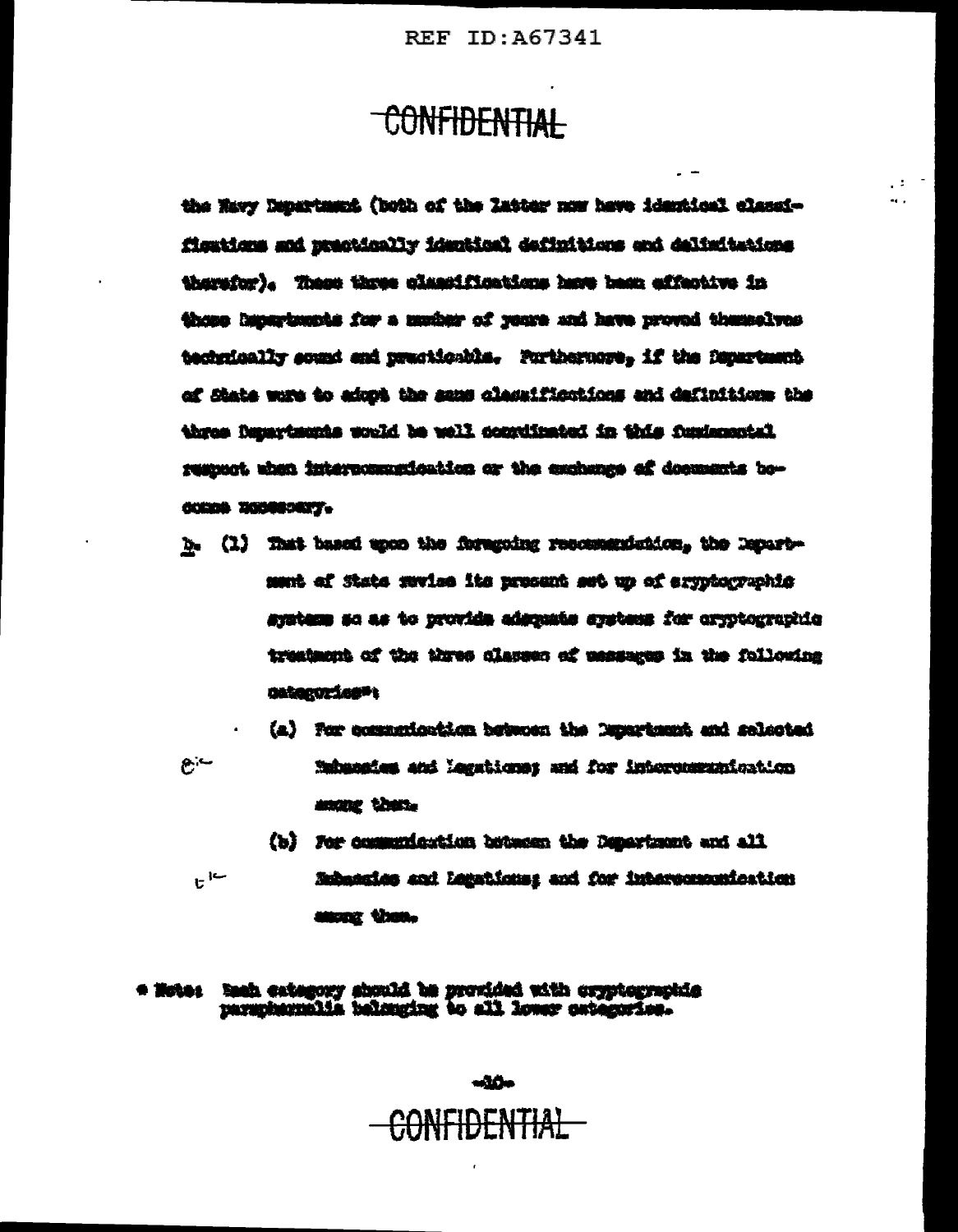#### CONFIDENTIAL



C.

 $\mathbb{R}^3$ 

(c) For communication between the Department and selected Consolates; and for intercommunication among them. (d) For communication between the Department and all Consulates: and for interconveniestion energy them. (e) For comunication between the Department and such Somaial Chearvers and Somaial Nisatons as may be found nemessary.

(f) For communication between U.S. Neval Vepsels and

- U.S. Bahasaine. Lagabions or Consolates.
	- (g) For such other special purposes as may be found deairsbla.
- (2) That this distribution of oryptographic systems accoming to categories be accomplished by a switable redistribution or remasignment of the prosent codes, so far as is possible. the codes to be provided with the same general system of superministers and distribution individual interest For the latter purpose head-operated methods employing cipher tables may be used, but it is possible that a eryptegraph might be suited for the specifier supersuciphermant of cartain types of confidential massages.



That the Department establish a nore detailed speten of accounting for cryptographie paraphernalia, using special forms for receipt, seminatesl report of possession, report of transfer from one holder to another, and report of

 $-11$ 

ONFIDENTIAL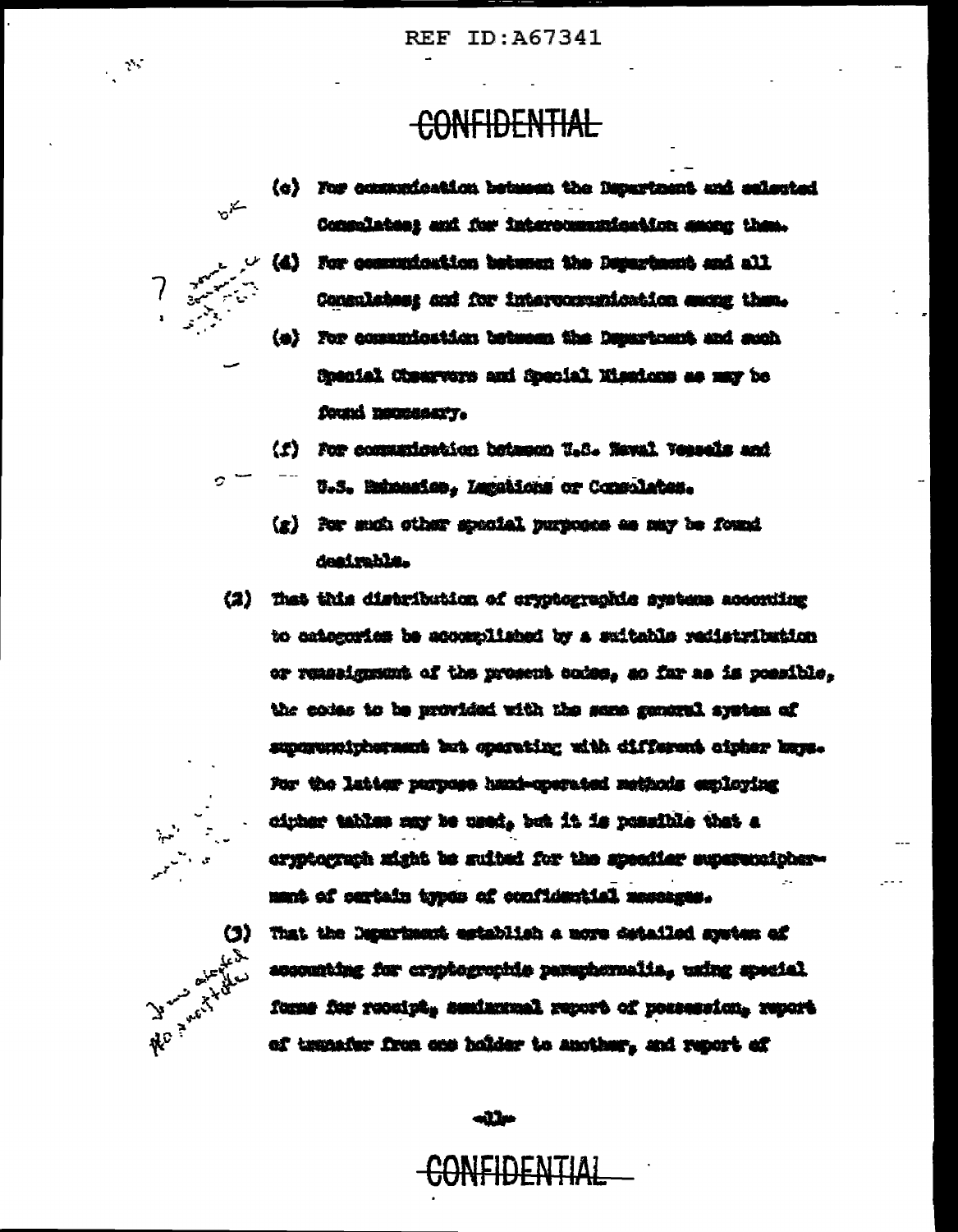#### -CONFIDENTIAL

destruction. these reports to be based upon "short titles" for all registered documents, devices or publications.

- (4) The Department of State he provided with such literature and technical advice by the War and the Navy Departments as will be of aanistense in the exacution of this recommadation.
- g. (1) That for its must search communications the Department of State lack certuraly into the subject of extentio. electrically-operated cicher machiness and that the Decartment collaborate with the War Depurtment or the Novy Departmust with a view to the introduction of suitable monings for use at the Departuant and at the largest and must important Embassies where speed and security of consumication is casantial under present world conditions.
	- (2) This recorrendation, while entailing eartain initial expenditures for manines, will altimately rosalt in some saving by virtue of a reduction in cryptographic personnel. since one machine con do the work of several clarks.
	- (3) In this commetion the Compition takes cognizator of the fact that nagotialisms with the foregoing and in view hows been in progress between the happression of State and the mod Department for some time and bafore the appointment of this Comdites. It resonance, therefore, that these negotiations be concluded as promptly as practicable so that the

ulija

CONFIDENTIAL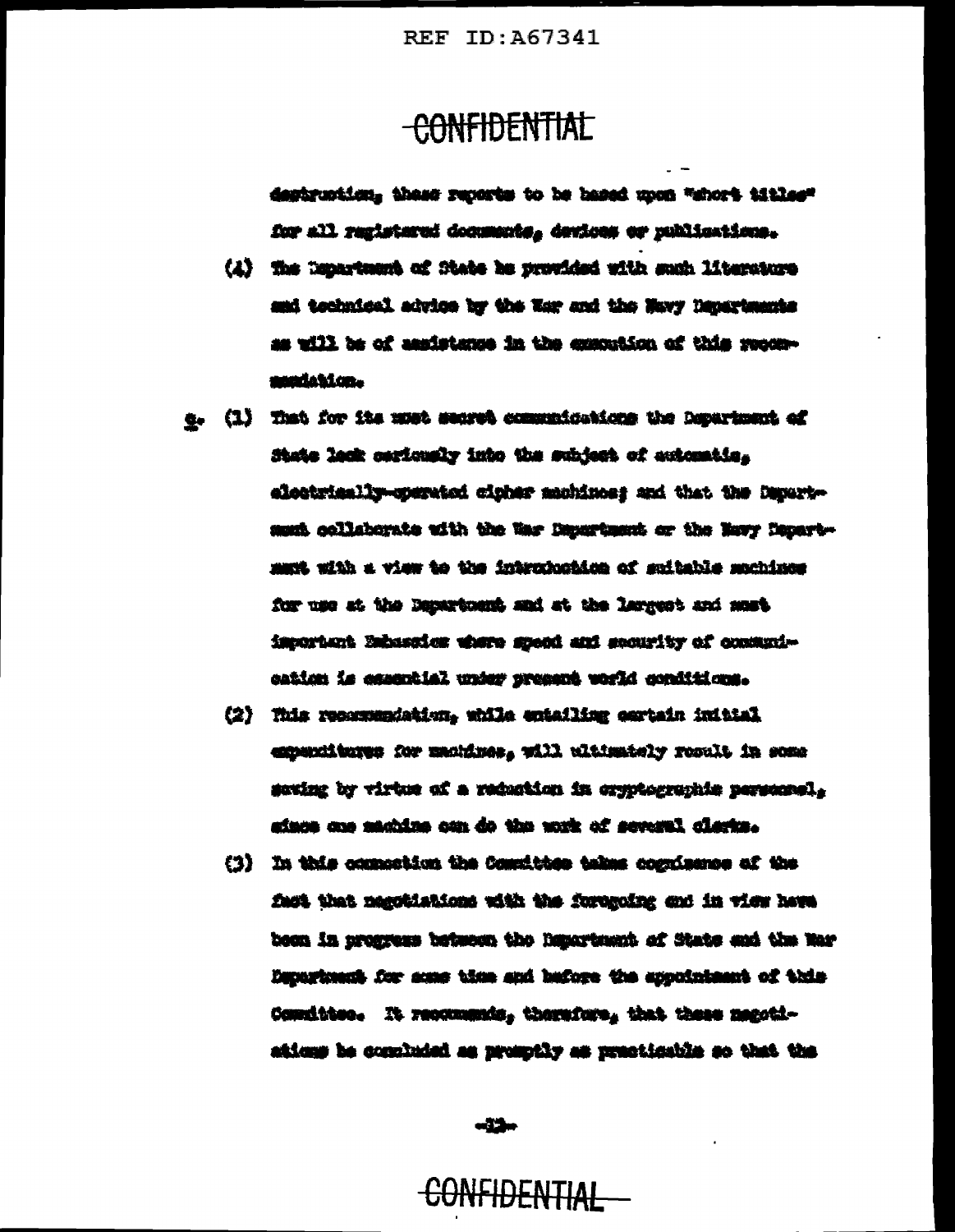# CONFIDENTIAL

mobines my be placed in service without under delay. d. (1) That invadiate measures be taken by the Duncriment of State to provide suitable condination safes for the storant has attenuated attenuated and continued to execute files at all its Estuaries, Legations, and Commutates not All limits of the limits of the limits of the limits of the limits of the limits of the limits of the limits of the limits of the limits of the limits of the limits of the limits of the limits of the limits of the limits o now provided with selegante facilities for proper safernarding of these mpterials when not in use. Forther, that the Department take immediate action to immure that only suitably paid Antrionn citiness are employed at outlying affices as guaris then there offices are closed between office hours. In this crootal puist reference is made to paragraph 6 b.

- (2) That instructions be issued to all offices requiring a complete change in the combinations to safes at least case a year and that these changes be made by competent and daly authorized nersonnel in the office. (There is not ing about this matter which reculrus the services of "outside" experted the multerian of critmary common sense and careful study of the instructions which usually accompany auch safes are administe for the purpose.)
- (3) In this commetion the Comition takes note of the newsent requirement (Far. TIR-A, Note R(c) of Foroign Sarvice
- $\iota^{\iota\mathcal{L}}$ - Hagolations) that "each time a change is affected in the continuation of a safe the Department shall be informed by

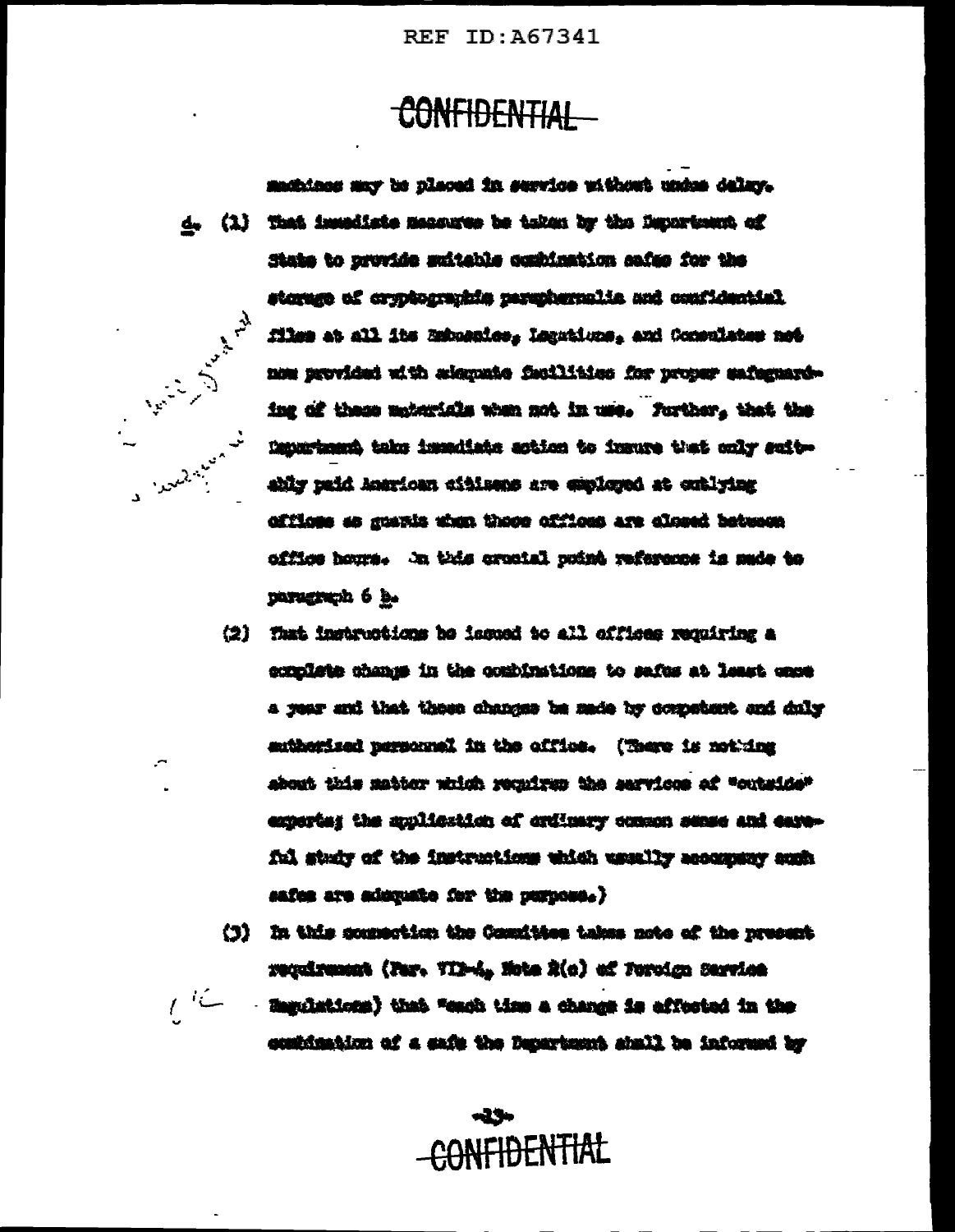### CONFIDENTIAL

mans of a quri prepared in the following form ... and that "this cord shall be transmitted to the Depurtmunk in a sealed covalope...". The Consition doubts the necessity for this rocalrement and recomments its immudiate alimination.

- (4) That the Department of State collaborate with the Motoral Parens of linestigation in regard to the types of safes, entinets, locked pouches, exvelopes, sto., that should be employed for storage and transportation of eryptographic material.
- e. (1) That the Department of Nate draw up new regulations governing the drufting of moseoger to be traventited in ergytographic form, basing them upon the now classified estions recommended in paragraph 7 a.
	- (2) That responsibility for proper drafting. for proper classification and for class indication of classification be placed upon the originators of mesages; that the latter tup decisions not be mude a responsibility of the oryptographic personnel; and that the Department take such action as will insure cheorwance of the regulations applicable to these functions.
	- (3) That now regulations governing the eslection of the apacific oryptographic system to be exployed by cryptographic - personnell be drust up by the Department and that they he

CONFIDENTIAL

alio

Ż

Ą.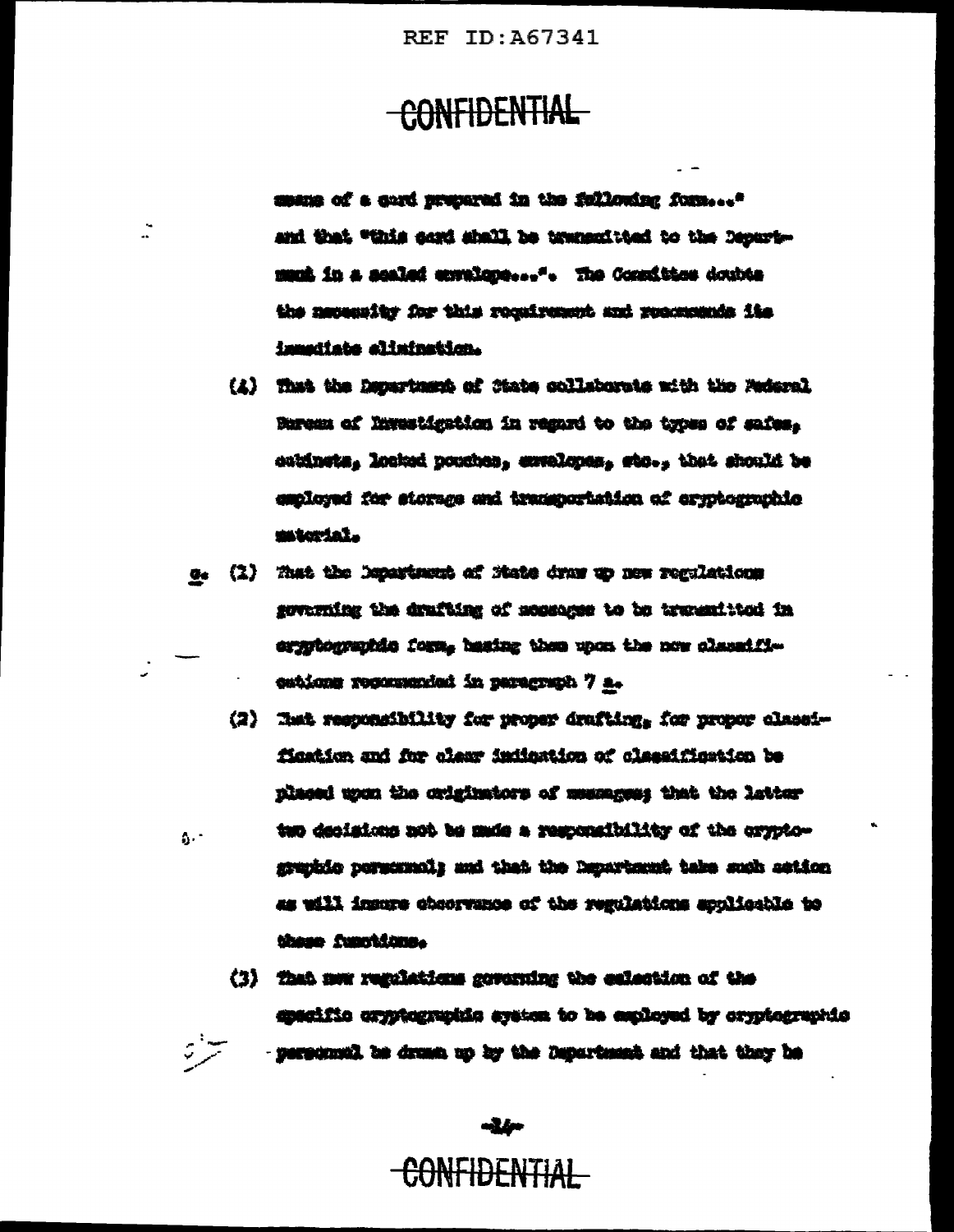#### **CONFIDENTIAL**

based upon principles that are technically sound, arising out of the recommendation contained in persyraph 7 a.

- (4) That the Department of State be provided with such literature and technical advise by the War and the Mawy Recordments as will be of assistance in the elaboration of the new regulations in puint.
- f. (1) That the Department draw up now and detailed regulations governing the preparation, hamiling, distribution, and filing or altinate disposition of plain-language versions of errotographed messages for the gaidness of all livinies. within the Department and of all of its Debassion, Legations, and Consolates, these regulations to be baced upon technieally sound principles arising out of the adoption of the recommendation and in persymph 7 a.
	- $'$  (2) that these now regulations be rigidly and strictly coforced and that the impariment take all neonascry disciplinary measures to insure thair strict enforcement by all concerned.
		- (3) That the Department be provided with such literature and technical advise by the War and the Navy Departments as will be of assistance in the elaboration of the mas regulations in point.

- That a tour of duty as coding officer at the Department in Washington or at an important office in mais one of the menistery requirements for

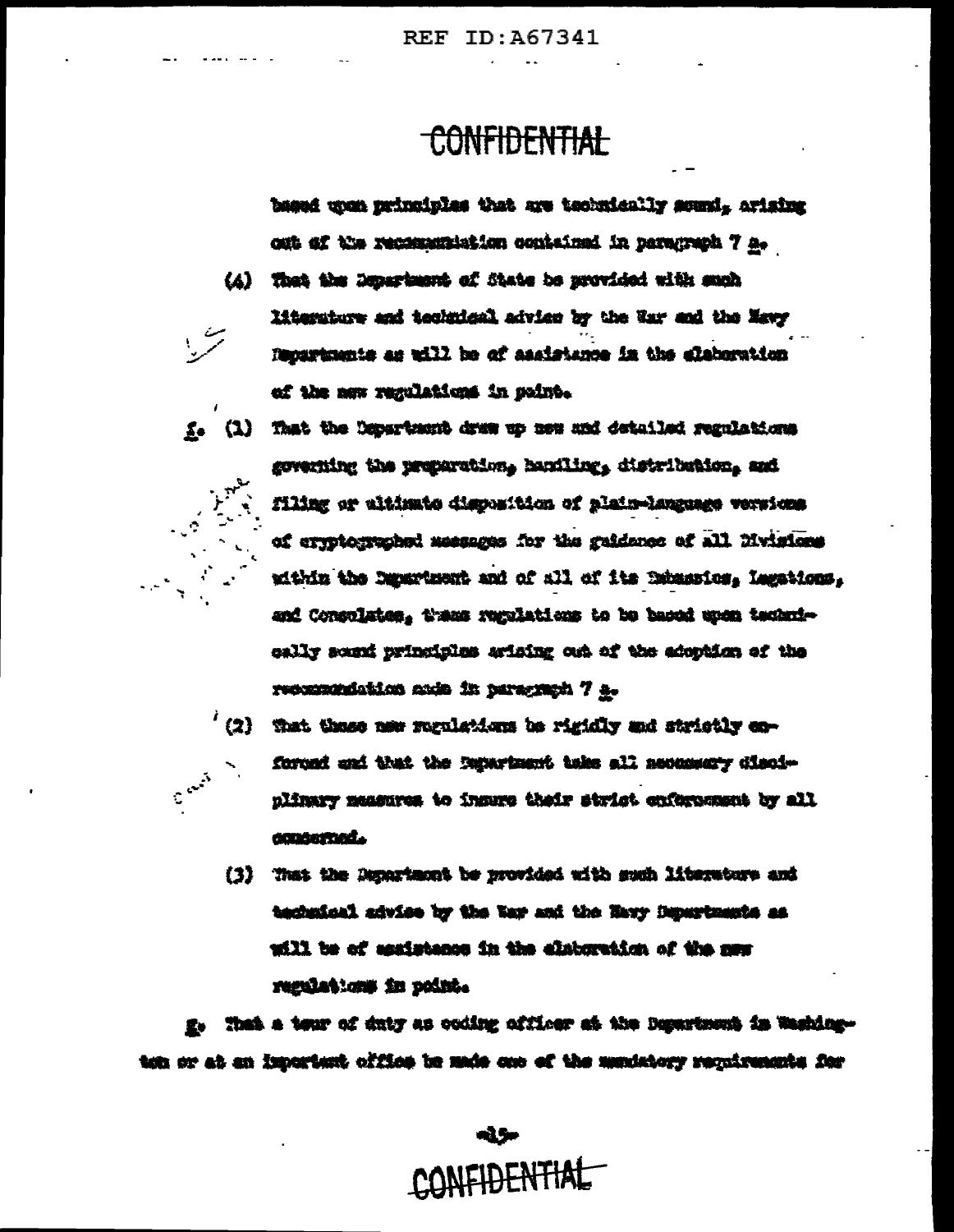# **CONFIDENTIAL**

the training and duties of funior career officers of the Revelge Service. These duties should correspond to those of coding officers in the Navy and should consist of the eafersarding of source and confidential material: the artual coding and decoding of secret and confidential messages, plus routing, filing, distributing and paraphyaning massages; and advising superior officers as to porrent procedure for the maintenance of communication security.

**110's** 

 $\mathcal{D}$ 

フ

- he (1) that the Department toles such measures as any be necessary to provide an adsquate and technically infurned inspection sarties for its expregraphic operations in foreign conntries, with a view to insuring that all the regulations  $\sim$  3 having a direct bearing upon communication security are observed.
	- (2) That the Department take steps to have designated at the Department in Namington and at each of its offices in foreign countries an officer who shall in addition to his  $1.5.2$ sther duties parform the duties of "oryphographic scourity officer", who will be responsible for the enderomeent of all oryptographic and communication security regulations at his station.
	- (3) That the Department surve notice on all personnel concerned in the asistomance of communication security that severe disciplinary action will be taken in future cases of laxity,

سكته <del>CONFIDENTIAL</del>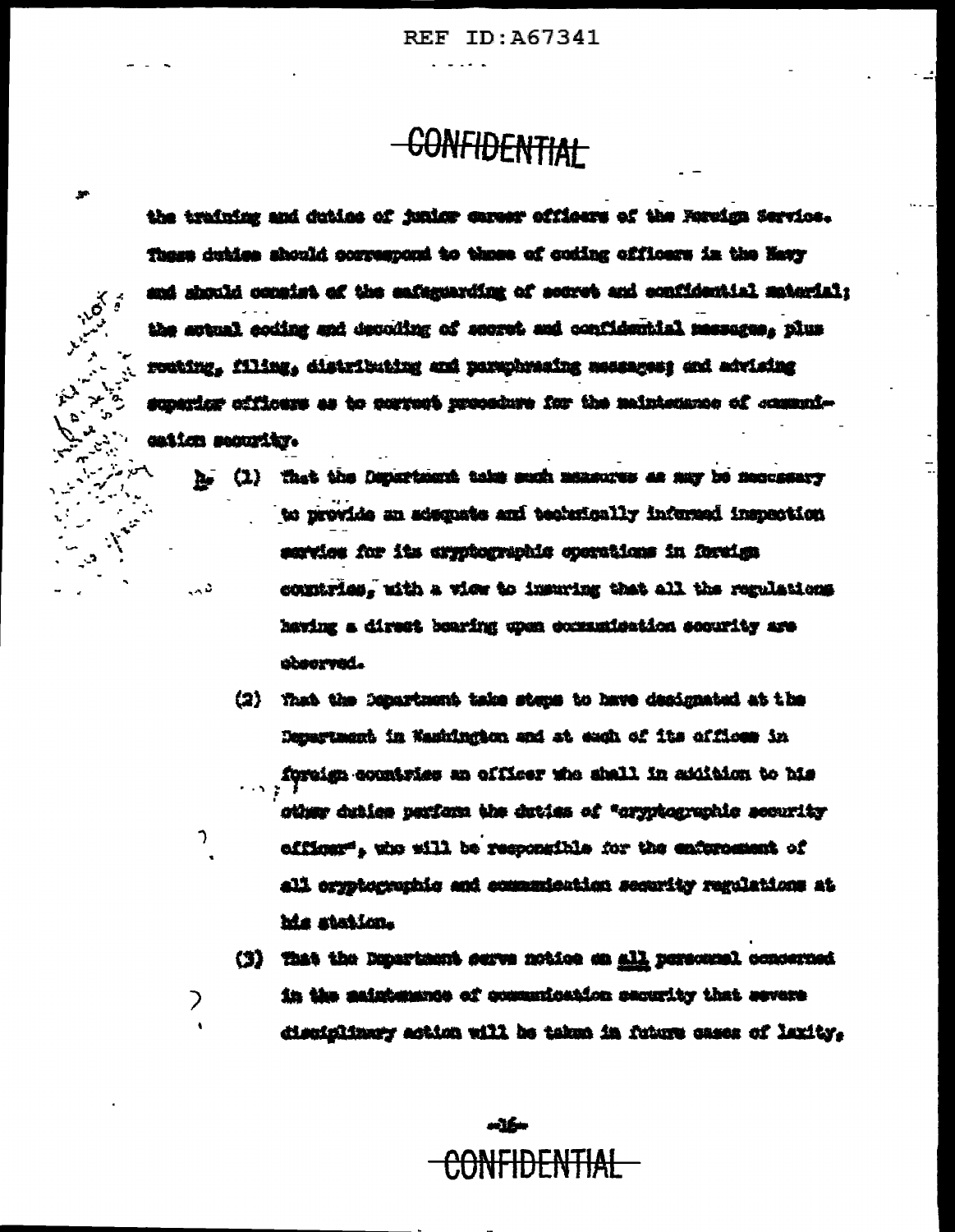### -CONFIDENTIAL

chrolocomes; or negligates in the chaerence of regulations entablished to preserve security.

> Ladson F. Safford, Communder, U.S.Y.

Marcia d. Mayes, Gaptain, Signal Corps, U.S.A.

N. C. Mankhura

**Byzantine Commercial Commercial Commercial Commercial Commercial Commercial Commercial Commercial Commercial Commercial Commercial Commercial Commercial Commercial Commercial Commercial Commercial Commercial Commercial Co** 

June 26, 1941

والمسار ومدار الطائب

مہ

William F. Friedman

AFFINDIX Law Copy of Letter from Sector of State to Senty of Roy, May 12, 1941

APPENDIX 2settraings of study of methods followed in transportation and forwarding of explographic publications anti documenta

#### -17-

#### <del>CONFIDENTIAL</del>

 $\overline{\phantom{a}}$  :

 $\sim$ 

 $\sim$   $\sim$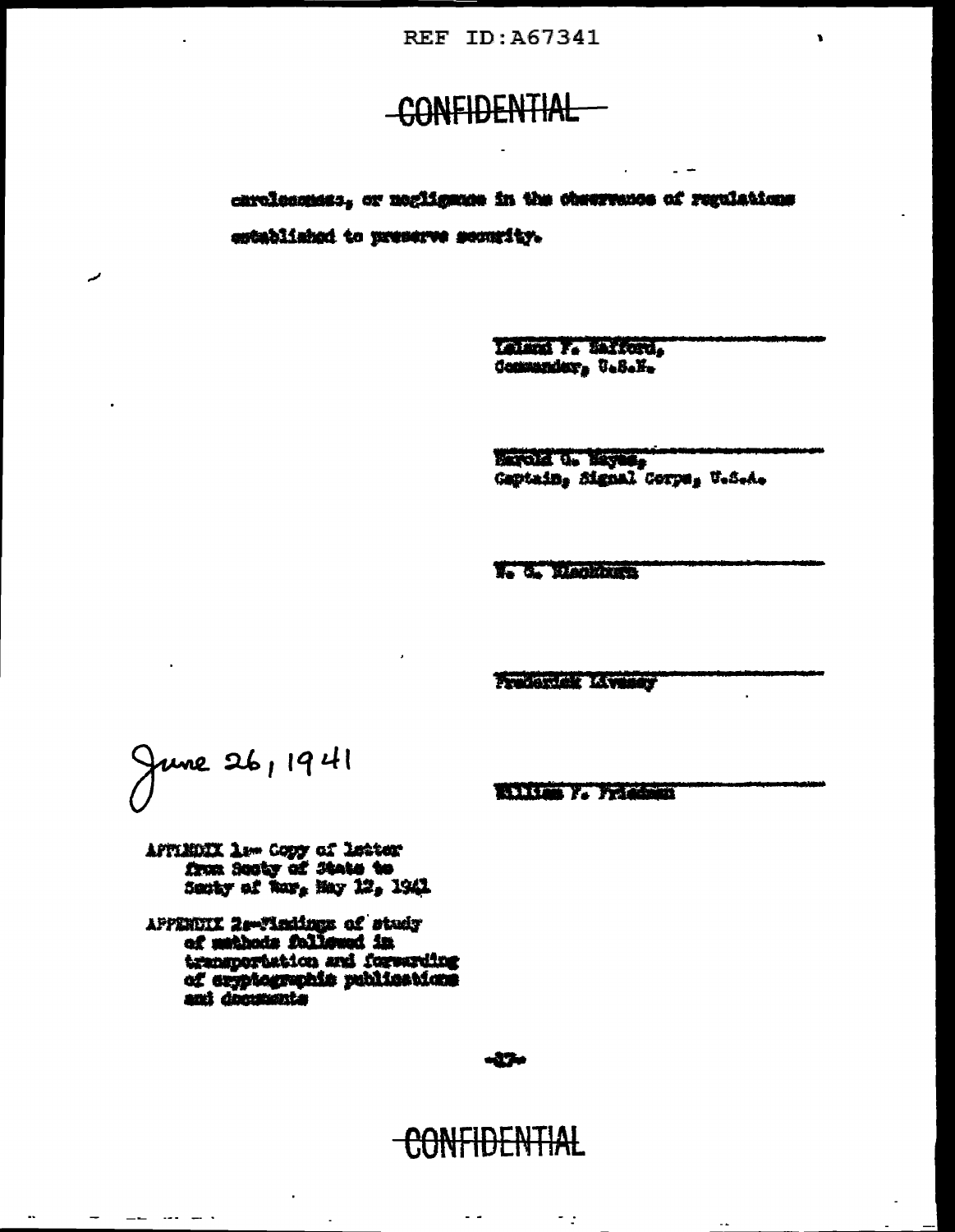### CONFIDENT

#### DUPARTMENT OF STATE

May 12, 1941.

My dear Mr. Secretary:

 $\overline{a}$ 

The Department of State is desirous of having made a most careful survey of its codes and ciphers to determine thair efficacy at this time and to discover and establish additional means of preserving the secrecy of its highly confidential communications under present world canditions.

I wish to enlist the aid of the War Department in the conduct of the survey contomnlated and I hope you may be in a position to designate a qualified commissioned officer of the tar Department to serve in an advisory and a consultative capacity with officers of the Department of State, the Navy Department, and the Pederal Bureau of Investigation for these purposes, the importance of which I believe I need not exphasize.

Your cooperation will be very much appreciated.

Sincerely yours,

(Signed) Cordell Hull

The Honorable

Henry L. Stimenn,

Secretary of War.

APPENDIX 1

CONFIDENTIAL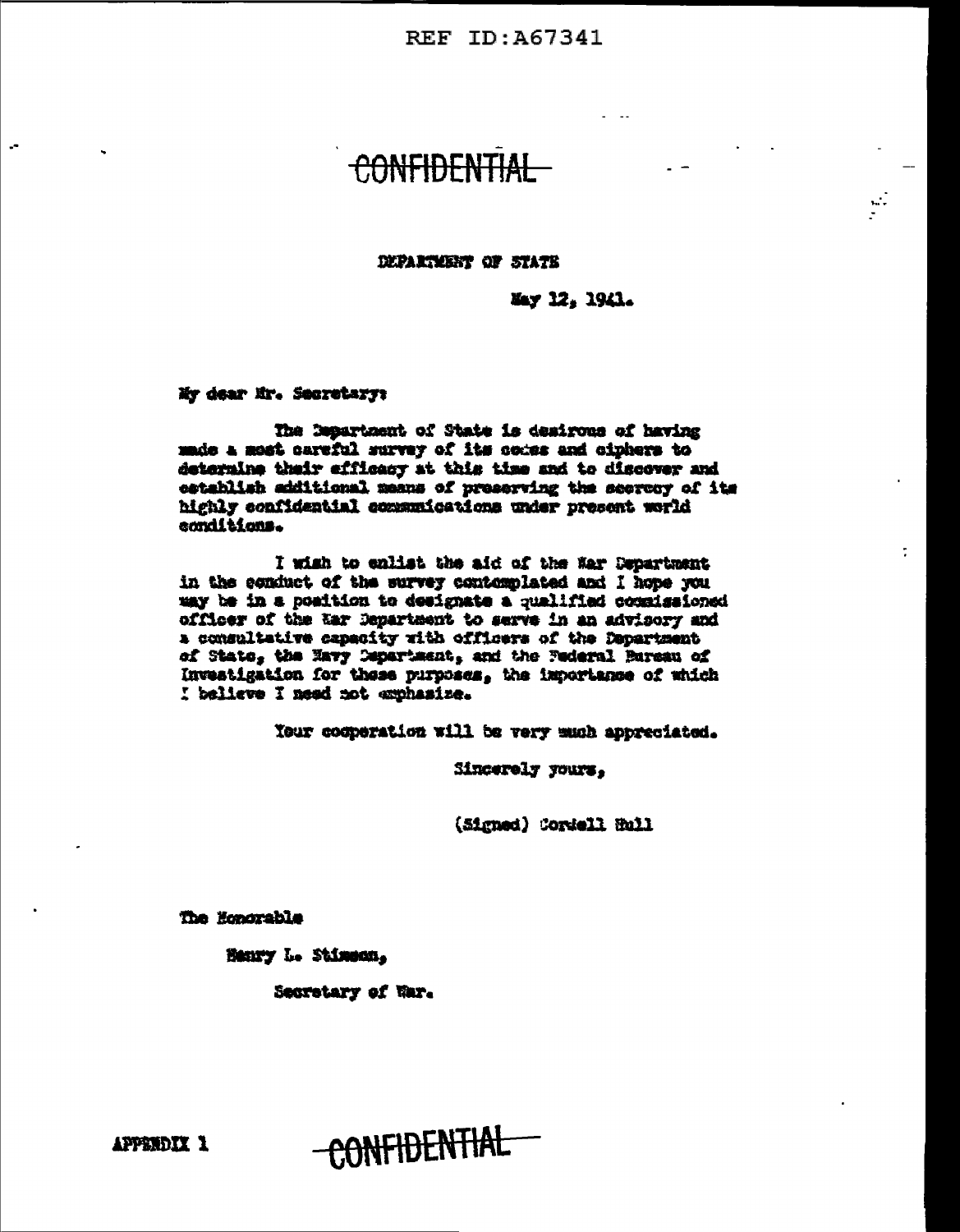... ..,.. \_\_ \_-r~·--

 $\cdot$  . 'I

#### Appendix 2

Specimens of each of the three types of diplomatic pouches and a specimen *ot* sealed envelopes used b7 the Department ware nbmittacl to the Technical Laboratoey ot the J'ederal Banau *ot* Investigation tor the purpose of determining the security of these items for the shipment *ot* secret material.

Both the leather courier's bag and the large canvas diplomatic mail pouch make use *ot* a Yale •Super-pin• tumbler padlock tor sealing the pouches. In the Laboratory of the Federal Bureau of Investigation it was possible to success.tully pick this lock a number *ot* ti:nea, the time required varying from fifteen minutes to three hours. Inasmuch<br>as it was possible to enter the leather courier's bag by removal of the lock in this manner no other attempt was made to enter the pouch.

In respect to the large canvas mail pouch, in addition to being able to enter this pouch by picking the padlock, it was also possible to enter it by means of removing the seam stitching and then replacing the stitches in the same manner as they were prior to removal. The time required to enter this pouch depends upon the number of rows of stitching it is necessary to remove, allowing approximately twenty :minutes per row of stitching.

The canvas Air Mail pouch which was sealed with lead seals was entered b7 means ot removing the seam stitching a sutficient distance to allow removal of the contents, after which the stitching was replaced in the same condition as it was originally. This whole operation required approximately one hour.

----------------------- ----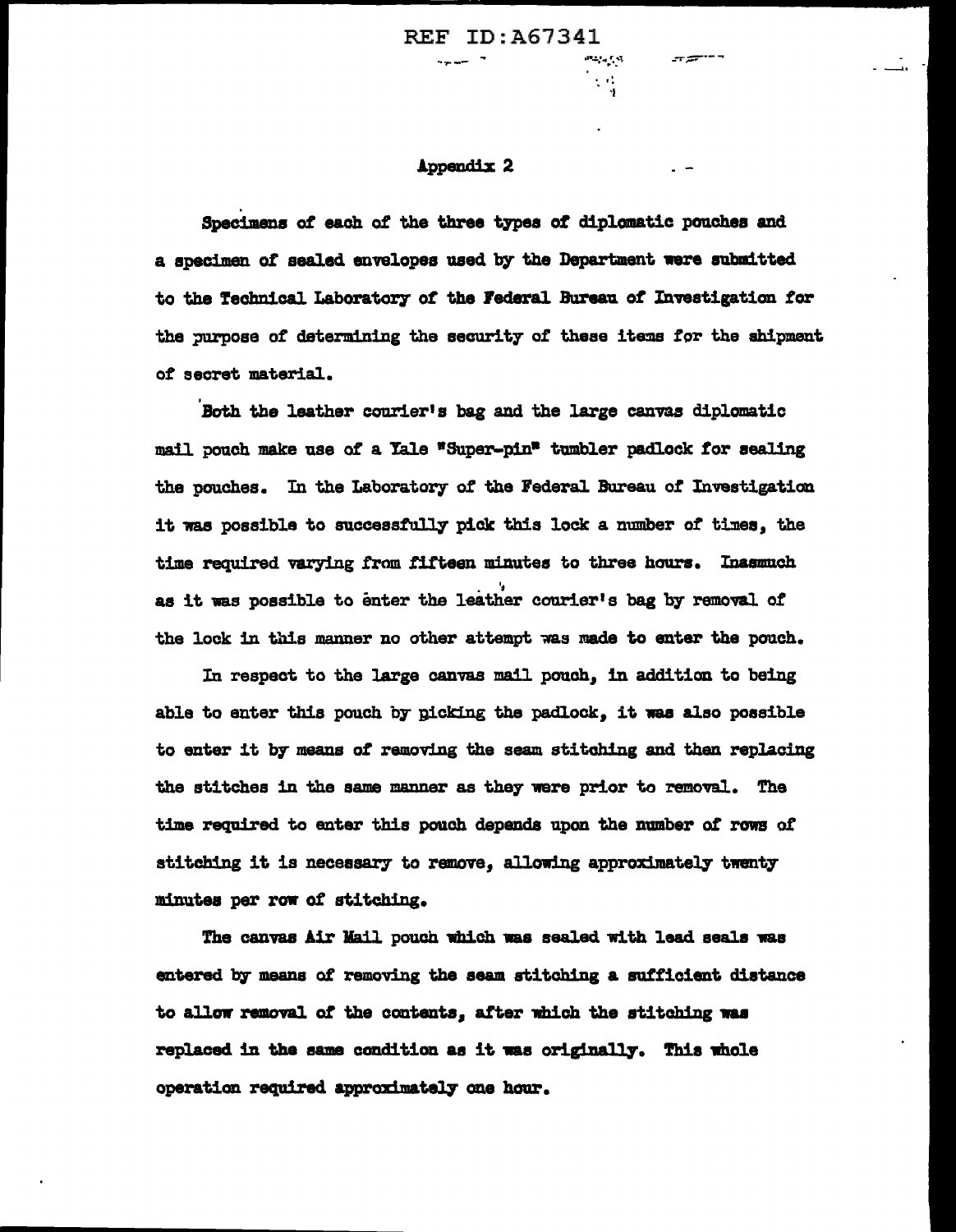$-20$ 

The special Evilock envelopes which were sealed one within the other were entered by removing the seals and loosening the gum. These envelopes could then be refastened and sealed, the time required for the entire process being approximately one and one half hours including the reproduction of the seals. In this connection it is noted that the purpose of the locking faature is defeated to a great extent by placing the wax seal over the brass portion. It is possible to pry this looking device open, but of course in doing so a certain amount of damage is done to the brass. When this brass is covered by a wax seal, the replacement of a seal over the brass makes it impossible to determine that the brass look has been tampered mith.

This information is being given for the purpose of indicating the relative insecurity of these methods of transmitting secret material when it wight be required to pass through any examining station equipped to this type of work.